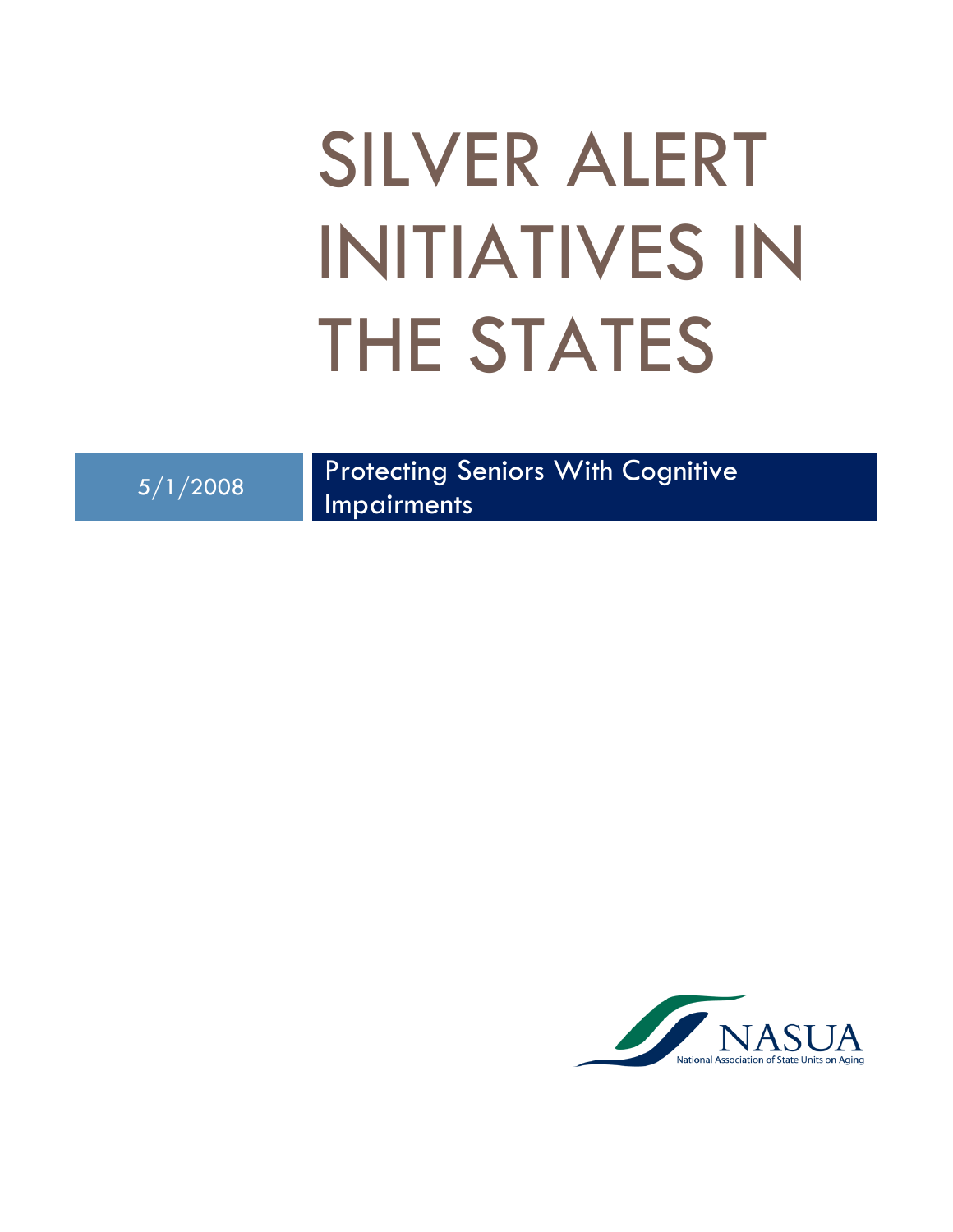## Silver Alert Initiatives in the States PROTECTING SENIORS WITH COGNITIVE IMPAIRMENTS

### INTRODUCTION

To help protect an increasing number of citizens with cognitive impairments who are lost, several states have initiated "Silver Alert" programs. Silver Alert programs are modeled after the Amber Alert programs now present in all 50 states. The Amber Alert programs can quickly distribute information about missing persons to law enforcement, radio, and television stations. It is designed to alert the public and law enforcement agencies so that citizens can be on the look out for missing adults. While the Amber Alert programs are targeted at getting information quickly disseminated about children, Silver Alert programs are targeted for adults with Alzheimer's disease or other forms of dementia.

NASUA conducted a survey of the states to find which states have a Silver Alert program, how they fund it, how the programs are administered. Of the states that responded, we found that seven states currently have Silver Alert Programs and at least two states reported that they have legislation pending. Colorado, Georgia, Missouri, North Carolina, Oklahoma, Texas, and Virginia have Silver Alert Programs in place. Ohio has legislation that has been signed by the governor but is not yet effective.

#### State Examples

#### Colorado

In February 2007, Colorado's governor signed the Silver Alert program into law, creating an alert program for senior citizens and people with developmental disabilities. Colorado's program requires that the caretakers provide evidence to law enforcement officials of the impaired mental condition. Once the information is verified, the information is sent out to designated media outlets in Colorado including radio stations, television stations, and other media outlets that will issue the alert at designated intervals.

#### Georgia

Georgia's Silver Alert Program is called "Maddie's Call." The program is for Older Persons with Alzheimer's disease and/or dementia. Mattie's call was established by the Georgia General Assembly in 2006 and provides an emergency missing alert for disabled or elderly persons. Georgia law defines "disabled adults" as individuals who are developmentally impaired or who suffer from dementia or some other cognitive impairment. The Georgia Bureau of Investigations runs the program and several criteria are in place for activation of the call including:

- 1. A local law enforcement agency believes a disabled person is missing and is in immediate danger of serious bodily injury or death.
- 2. Through its own investigation, the law enforcement agency verifies the disappearance and eliminates alternative explanations for the disabled person's disappearance.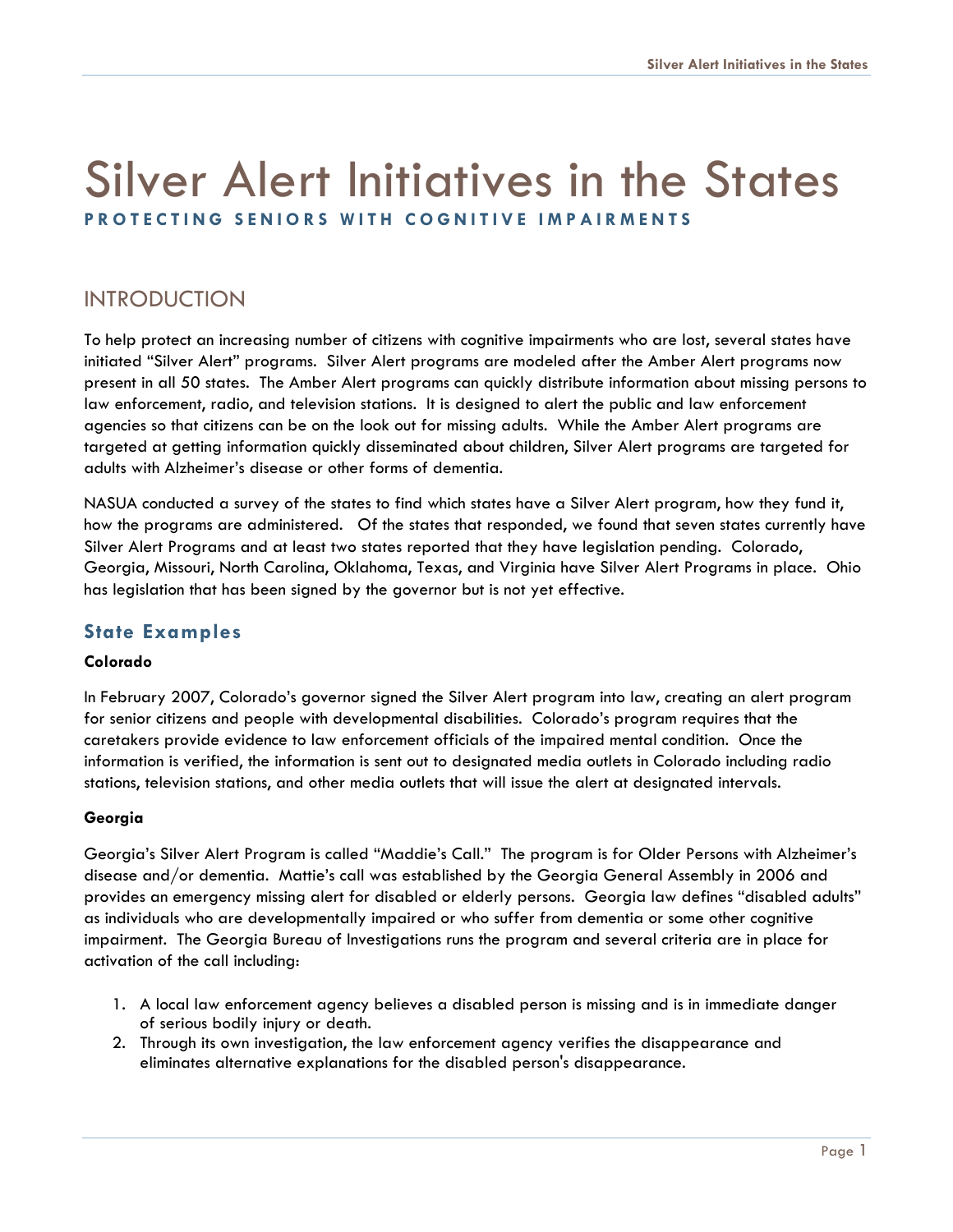- 3. Sufficient information is available to disseminate to the public that could assist in locating the disabled person.
- 4. The missing disabled person is entered into the National Crime Information Center (NCIC) database.
- 5. The law enforcement agency must issue a statewide broadcast to law enforcement/911 centers and contact local media regarding the missing person.

#### Missouri

Missouri has an Endangered Persons Advisory that is similar to the Amber Alert system. The Endangered Persons Advisory is used to develop and coordinate the efforts of law enforcement and the media in order to increase public participation in safely recovering endangered missing person by increased communication and effective resources sharing. The Advisory is used when a person is missing under unexplained circumstances (not just suspicious) and is an at-risk adult or the circumstances fail to meet the criteria for an Amber Alert for a missing child. Information is disseminated to law enforcement agencies, broadcasters, and the public using the same methods as the Amber Alert with the exception of electronic signs, communication capabilities of private entities, and a portal that allows law enforcement to directly issue and update Alerts to any subscribing individual or agency. The Endangered Person Advisory Program is initiated solely by Missouri law enforcement agencies using the following criteria:

1. Is the person missing under unexplained, involuntary, or suspicious circumstances?

It is common for a person with dementia to wander and become lost; many repeatedly. In fact, over 60 percent of those with dementia will wander at some point." Alzheimer's Association

- 2. Is the person believed to be in danger because of age, health, mental or physical disability, environment or weather conditions?
- 3. Is the person in the company of a potentially dangerous person or some other factor that might put the person in peril?
- 4. Is there information that could assist the public in the safe recovery of the person?

Missouri's Endangered Person Advisory is a cooperative effort between the Missouri Department of Public Safety, the Missouri State Highway Patrol, the Missouri Department of Health and Senior

Services, the Missouri Police Chiefs Association, the Missouri Sheriffs Association, and the Missouri Broadcasters Association. Missouri reported that there are no costs associated with the program.

#### North Carolina

North Carolina has a Silver Alert program that was established by the General Assembly to locate individuals suffering from dementia or other cognitive impairments. The North Carolina Silver Alert program is operated through the North Carolina Center for Missing Persons with voluntary participation by radio and television broadcasters and the North Carolina Department of Transportation.

The North Carolina model is designed to protect the rights of the missing individual by not releasing specific health information about the missing person that may subject the individual to potential harm, abuse, or exploitations.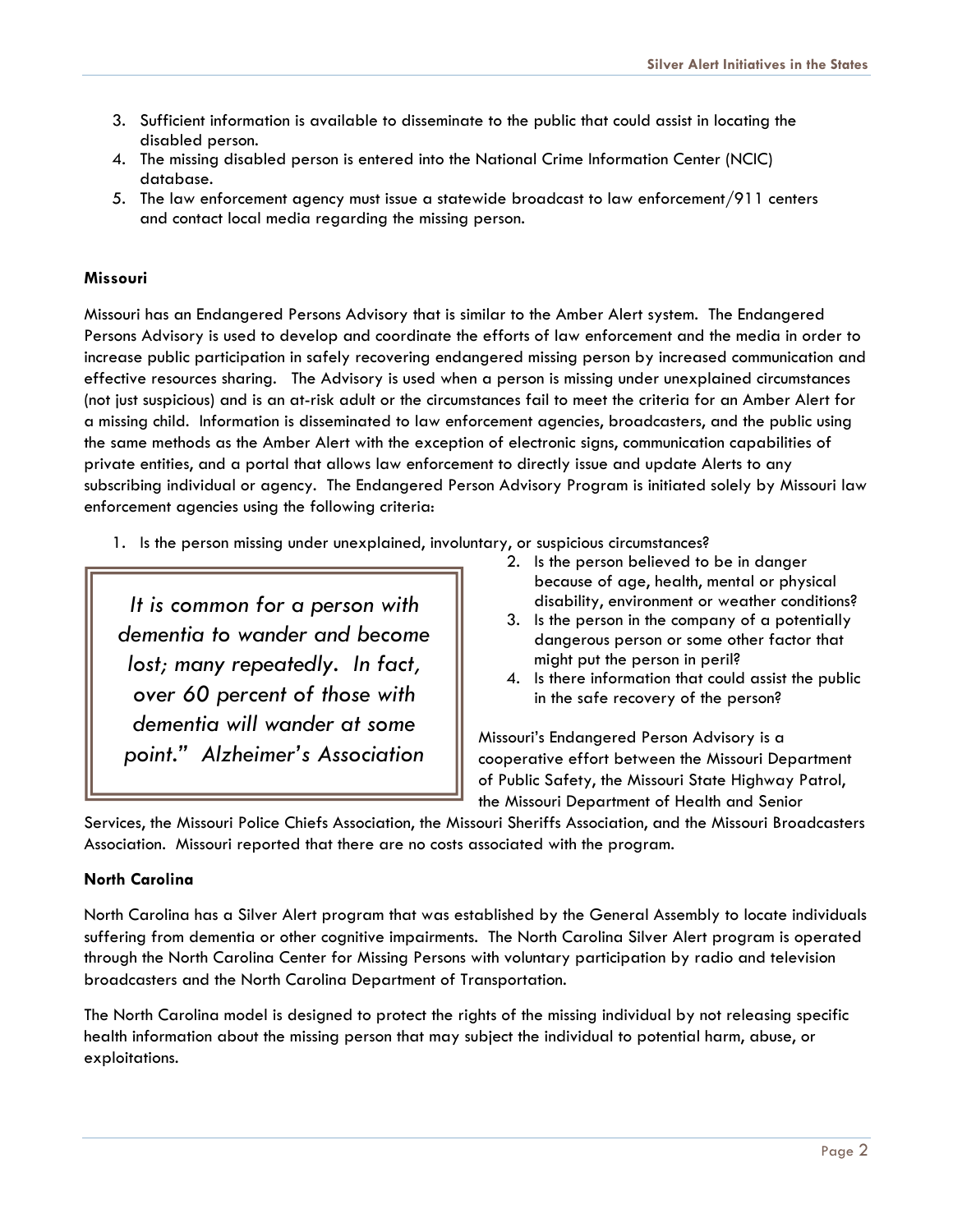The criteria for the North Carolina Silver Alert program are as follows:

- 1. The person is 18 years or older.
- 2. The person is believed to be suffering from dementia or other cognitive impairment.
- 3. The person is believed to be missing-regardless of circumstance
- 4. A legal custodian of the missing person has submitted a missing person's report to the local law enforcement agency where the person went missing.
- 5. Law enforcement reports the incident to the NC Center for Missing Persons.

#### Oklahoma

The Oklahoma House of Representatives passed a resolution calling for a Silver Alert system in 2006 to find missing seniors. As a resolution, the Silver Alert program is not required by law, according to the Department of Public Safety that is responsible for implementing the program. The alert system is issued for patients with Alzheimer's Disease, dementia or other health issues. The key difference in the Amber Alert system and the Silver Alert program in Oklahoma is that the Silver Alert program does not interrupt broadcast programming like the Amber Alert program.

The Oklahoma Department of Public Safety reports that so far the system does not seem to be overused. This was a concern about the program before its implementation. About 10 seniors have been found since that time.

#### Texas

The Texas Silver Alert is integrated with the Texas AMBER Alert system to make up the Texas AMBER/Silver Alert Network. The program is administered through the Texas Department of Public safety, and is funded through the Office of the Governor, Criminal Justice Division. The Silver Alert system implemented September 1, 2007 is the result of state legislation that Governor Perry signed on May 14, 2007.

The Texas system requires the following:

- 1. The person must be a senior age 65 or older,
- 2. The person must have Texas as their primary residence,
- 3. The person must have a written diagnosis from a medical or mental health professional stating the senior has an impaired mental condition. The disappearance must pose a credible threat to the senior's health and safety,
- 4. The report must be filed within 72 hours of the disappearance, and
- 5. There must be sufficient information to disseminate to the public that could assist in locating the missing senior.

Since inception of the Program on September 1, 2007, there have been 31 activations of the Texas Silver Alert Network.

#### Virginia

Virginia has a Senior Alert Program that is administered through the Virginia State Police. No funding was offered by the state, but the police department offered to absorb the costs of administering the program. The program is new, so it is too early to report is they have had success stories or if residents are utilizing the service. This was bi-partisan legislation developed by Virginia's Alzheimer's Association chapters and Virginia's Office of the Attorney General.